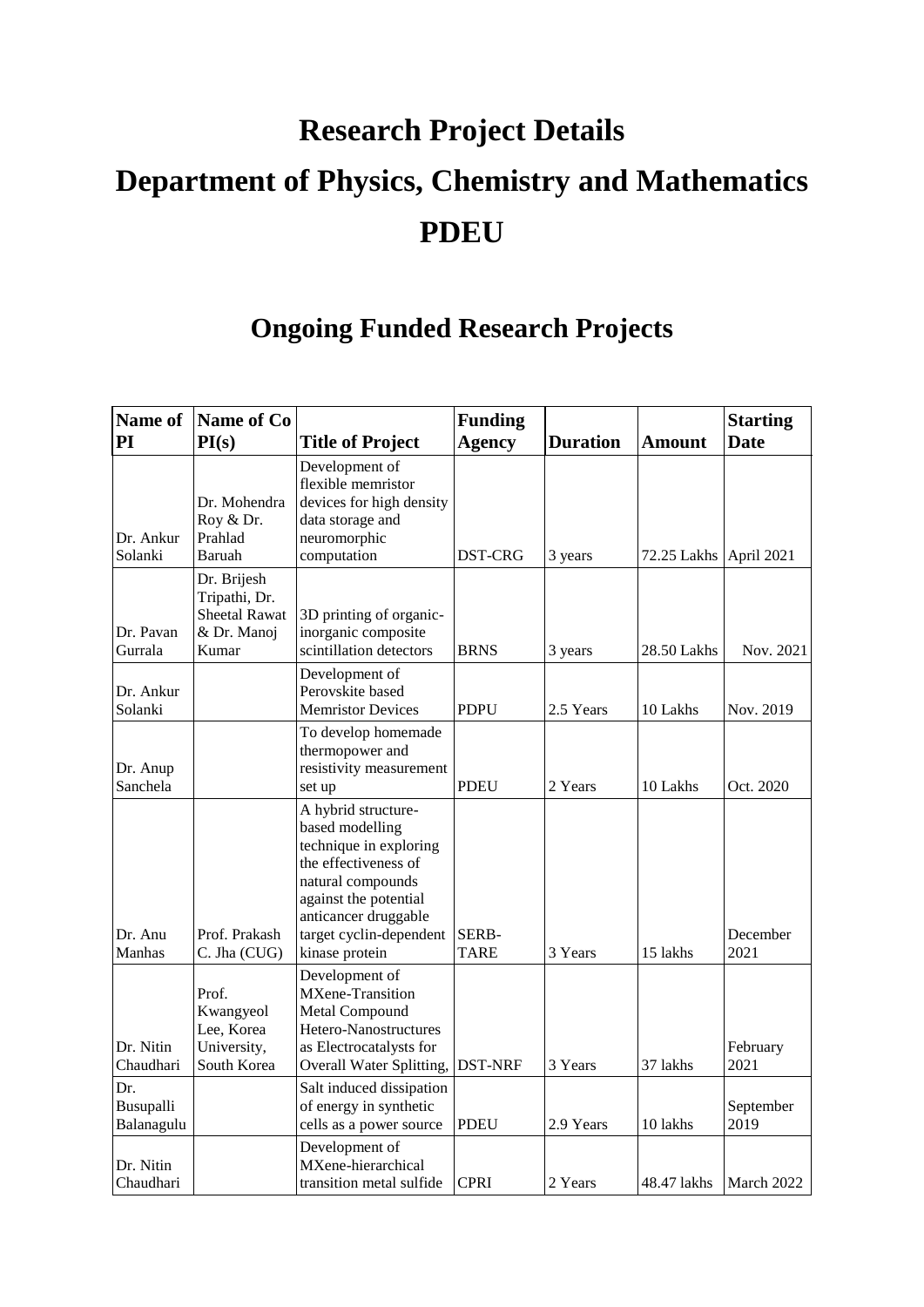|                                                   |                                 | hybrid nanostructures<br>as electrocatalysts for<br>overall water splitting                                                                                                                |                             |                               |            |                                      |
|---------------------------------------------------|---------------------------------|--------------------------------------------------------------------------------------------------------------------------------------------------------------------------------------------|-----------------------------|-------------------------------|------------|--------------------------------------|
| Dr. Tapan<br>Pal                                  | Dr. Sriram<br>Kanvah<br>(IITGn) | Detection of<br>Biomarkers through<br>Nanoscale Metal -<br>Organic Frameworks<br>(MOFs)                                                                                                    | SERB-<br>TARE               | 3 Years                       | 15 lakhs   | December<br>2021                     |
| Dr. Rama<br>Gaur                                  | Dr. Emila<br>Panda              | Studies on optical,<br>electrical and<br>microstructural<br>properties of MoS2,<br>SnS2 and MoS2-SnS2<br>hybrid                                                                            | <b>SERB-</b><br><b>TARE</b> | 3 Years                       | 15 lakhs   | December<br>2020                     |
| Dr. Manoj<br>Pandey                               | Dr. Pankaj<br>Yadav             | Mechanosynthesis of<br>Stable and Efficient 2D<br>Perovskite Solar Cells                                                                                                                   | <b>DST</b>                  | 3 Years                       | 50 lakhs   | August 2019                          |
| Dr. Manoj<br>Pandey                               | Dr. Pankaj<br>Yadav             | Mechanochemical<br>Approach for<br>Perovskite Solar Cells:<br>A way towards<br>efficient, stable and low<br>cost Solar cells                                                               | <b>DST</b>                  | 3 Years                       | 50 lakhs   | <b>July 2019</b>                     |
| Dr.<br>Anirban<br>Das                             |                                 | Sulfuric acid mediated<br>weathering in the<br>Ganga and the<br>Brahmaputra (GYB)<br><b>River Basins:</b><br><b>Constraints from Sulfur</b><br>and oxygen isotopes in<br>dissolved sulfate | <b>MoES</b>                 | 3 Years                       | 41.1 lakhs | <b>July 2019</b>                     |
| Dr. Manoj<br>Pandey                               | Dr. Shobha<br>Shukla, IITB      | Water Innovation<br>Centre Training and<br>Research, PDPU with<br>IITM, IITH, NCL,<br><b>BARC</b>                                                                                          | <b>DST</b>                  | 5 years                       | 20 lakhs   | September<br>2018                    |
|                                                   |                                 |                                                                                                                                                                                            |                             |                               |            |                                      |
| Dr. Bhasha<br>Н.<br>Vachharaja<br>$\overline{ni}$ | Dr. Neeraj<br>Agrawal           | <b>High Resolution</b><br>relocatable regional<br>circulation forecasting<br>system                                                                                                        | SAC, ISRO,<br>Ahmedabad     | October<br>2021-March<br>2023 | 13,18,848  | 27 <sub>th</sub><br>October,<br>2021 |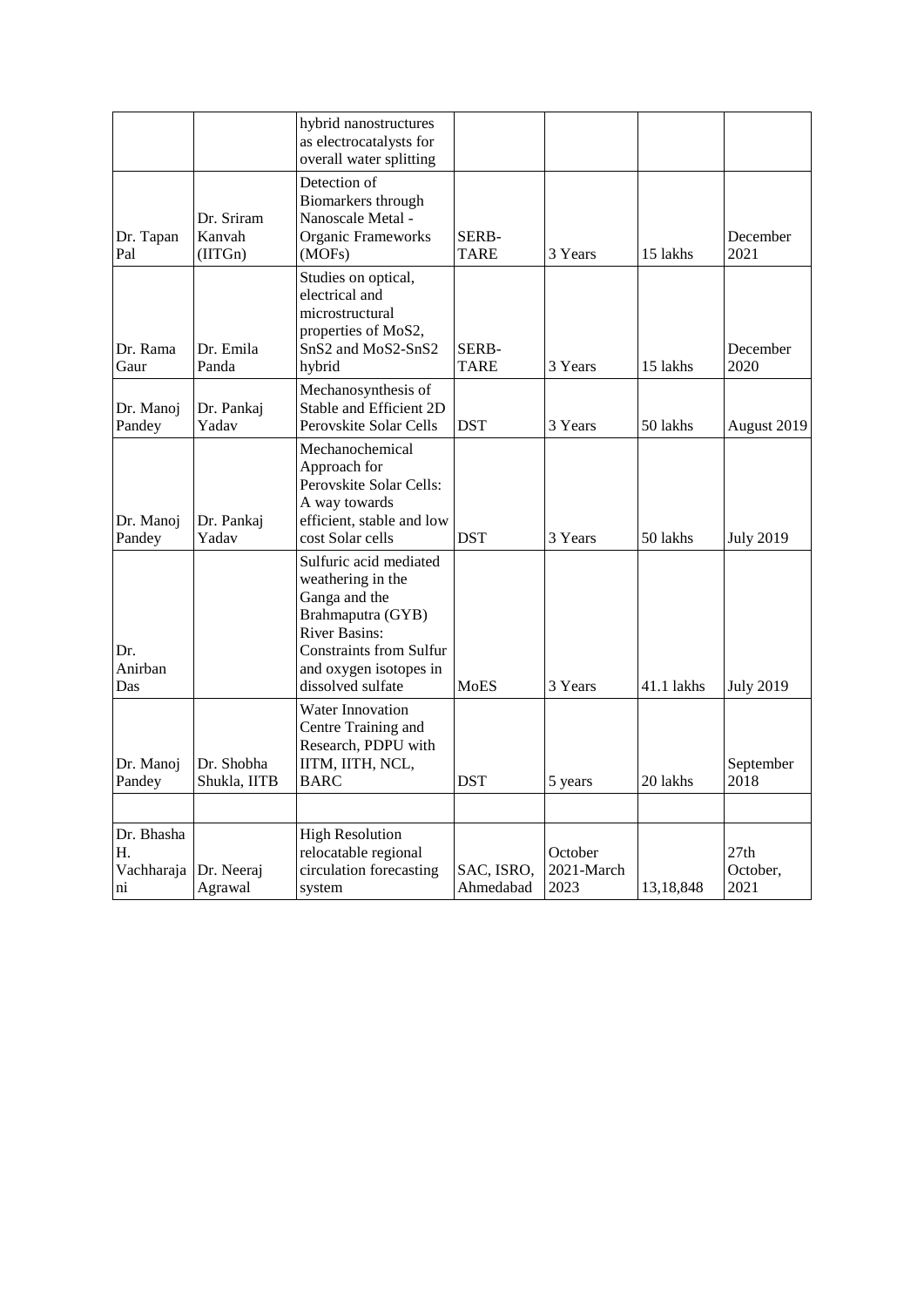## **Completed Sponsored Research Projects**

| <b>Name of</b>                           | Name of                                     |                                                                                                                                                                                                                                 | <b>Funding</b>                 |                 |                    | Date of<br>completi |
|------------------------------------------|---------------------------------------------|---------------------------------------------------------------------------------------------------------------------------------------------------------------------------------------------------------------------------------|--------------------------------|-----------------|--------------------|---------------------|
| PI                                       | Co PI(s)                                    | <b>Title of Project</b>                                                                                                                                                                                                         | <b>Agency</b>                  | <b>Duration</b> | <b>Amount</b>      | on                  |
| Dr. Rohit<br>Srivastava                  |                                             | Study of heterogeneous<br>patterns with the Study of<br>heterogeneous<br>precipitation patterns with<br>the help of aerosol - cloud<br>properties: Focus on<br>western India and Arabian<br>Sea                                 | SERB, DST                      | 3 Years         | 20.7L              | Aug, 2021           |
| Dr.<br>Balamurali<br>Krishna<br>Mayya K. | Prof. Joydeep<br>Ghosh, IPR,<br>Gandhinagar | Design and Development<br>of High Resolution<br>Spectroscopic Diagnostics<br>for ADITYA-U/SST-1<br><b>Tokamaks</b>                                                                                                              | <b>BRNS</b>                    | 3 years         | 32 Lacs,<br>approx | March.<br>2019.     |
| Dr.<br>Anirban<br>Das                    |                                             | Tracking chromium (VI)<br>migration in groundwater<br>using stable isotopes of<br>Chromium                                                                                                                                      | <b>DST</b>                     | 3 years         | 38.6               | March 2017          |
| Dr. Ranjan<br>K Pati                     |                                             | Nanostructured<br>Electrolyte Materials for<br>Low Temperature Solid<br>Oxide Fuel Cell (LT-<br>SOFC)                                                                                                                           | <b>DST</b>                     | 3 years         | 30 lakhs           | March 2019          |
| Dr.<br>Kalisadhan<br>Mukherjee           |                                             | Towards the development<br>of facilities for studying<br>the (a) volatile organic<br>sensing characteristics of<br>chemiresistive samples (b)<br>defluoridation<br>performances of<br>chemically modified<br>ceramic adsorbents | <b>PDEU</b>                    | 2 years         | 10 lakhs           | May 2019            |
| Dr. Manoj<br>Pandey                      |                                             | Synthesis of sumanene<br>and corannulene<br>derivatives and its<br>applications in various<br>fields of chemistry                                                                                                               | <b>DST</b>                     | 3.5 years       | 18.8 lakhs         | February<br>2012    |
| Dr.<br>Anirban<br>Das                    |                                             | Chemical isotopic<br>investigations of fluoride<br>rich groundwaters in<br>Gujarat and in Rajasthan                                                                                                                             | <b>DST</b>                     | 3.5 years       | 22 lakhs           | January<br>2013     |
| Prof. Rajib<br>Bandyopad<br>hyay         | Prof. Indrajit<br>Mukhopadhya<br>y          | Development of nanosized<br>catalysts for the<br>application in FCC and<br>hydroprocessing                                                                                                                                      | Reliance<br>Industries<br>Ltd. | 3 years         | 25.8 lakhs         | April 2014          |
| Dr. Manoj<br>Pandey                      | Dr. Nidhi<br>Gaur                           | A novel nanoparticle<br>based bioassay for<br>sensitive detection of<br>cancer specific proteases                                                                                                                               | DST-SERB                       | 4.5 years       | 64 lakhs           | March 2016          |